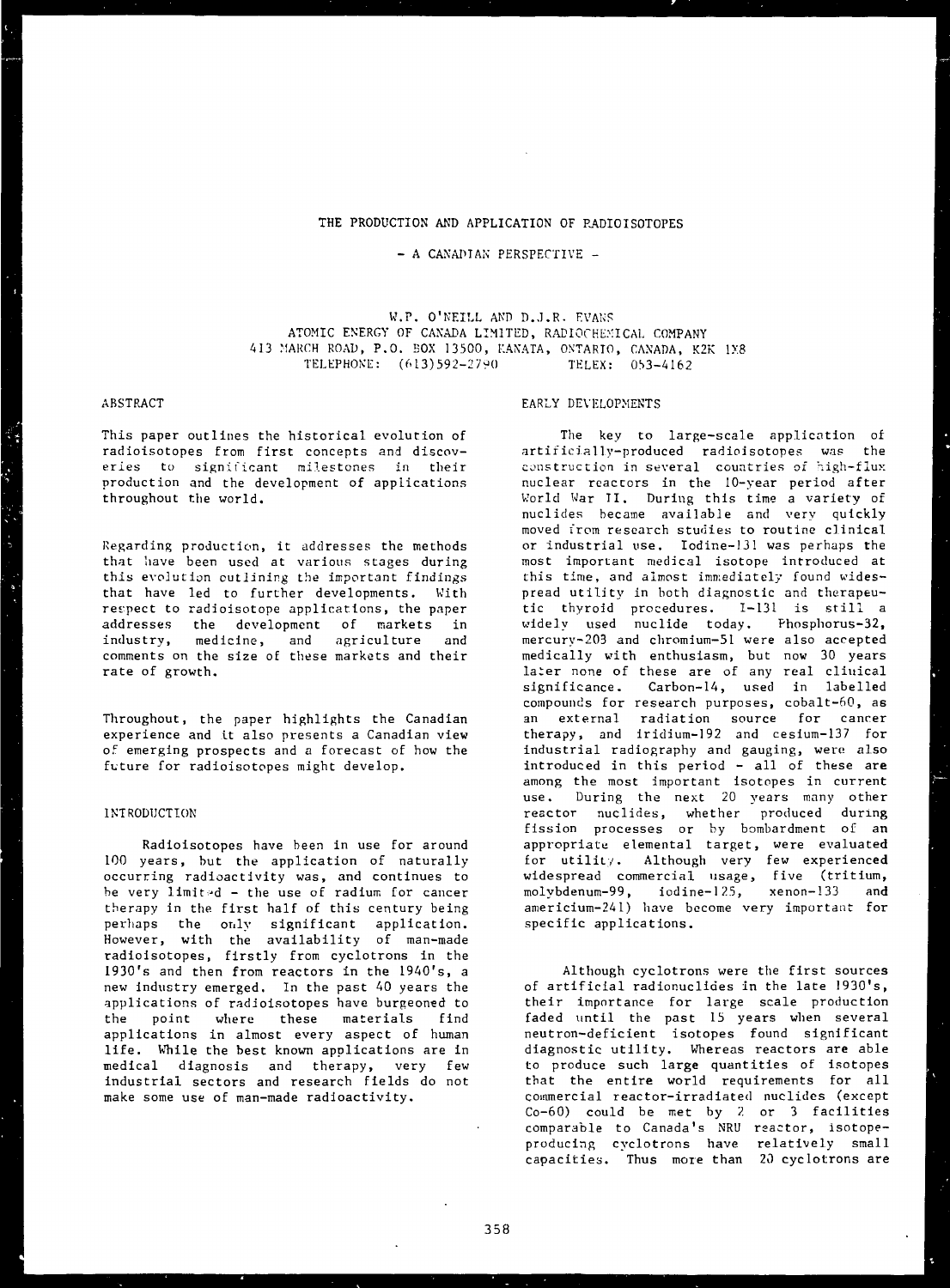now in use on a full-time, dedicated basis world-wide, for the production of nuclides. New capacity is being added at the rate of about 2 cyclotrons per year. As a consequence of this nuch smaller unit productive capacity, cyclotron isotopes are generally much more costly than those originating in reactors. As an example, the bulk price of thallium-201 is of the order oi \$5/mCi at the end of processing, compared with \$0.05/mCi for Mo-99, which has a comparable half-life, but a much more complex processing operation. Similarly, reactor-produced Co—60 is available in bulk for less than \$2/Ci, while the shorter-lived cyclotron produced Co-57 sails for more than \$40,000/Ci. Despite these higher costs cyclotron isotopes such as thallium-201, gallium-67 and iodine-123 have found widespread usage in applications where their unique properties provide benefits unobtainable with reactor nuclides.

## CANADA'S ROLE

Canada has been the world's major supplier of reactor isotopes for many years, particularly dominating the production of Co-60 and Mo-99, the two most important commercial reactor isotopes. This position was achieved through an unbroken history of production and export, starting with 1-131 produced in NRX in 1947, through to the current situation where irradiations are performed in NRU and 14 CANDU electricity generating reactors in Canada and off-shore. The Canadian role as an international supplier of cyclotron isotopes is much more modest as the first production scale accelerator only started up in 1982. However, Canada is now substantially self-sufficient in accelerator isotopes, and is a small, but significant exporter.

Atomic Energy of Canada Limited (AECL), Radiochemical Company, Canada's Isotope Production Compoiy, has more than 30 nuclides in routine commercial production, with half-lives ranging from 13 hours (1-123) to 300,000 years (chlorine-36) and decay modes ranging from very low energy beta emission (C-14 and nickel-63), to high energy gamma (Co-60) and  $\alpha$ -particle (polonium-210) emission. The products are marketed as radiochemicals, sealed sources and radiopharmaceuticals. AECL also manufactures and sells equipment to produce and utilize radioisotopes.

## COMMERCIAL ISOTOPE PRODUCTION

Generally speaking, all significant commercial . radioisotopes except Co-60 and Ir-192 require some kind of physico-chemical processing after irradiation. In addition, many require irradiation of either highly enriched isotopic materials, or targets specially prepared in specific, high purity chemical formulations. For these products the production processes frequently rely on classical inorganic chemical analytical procedures, since the physical quantities of material handled are usually quite low. In this respect isotope processing has not evolved materially over the past 30 years - the only significant development being widespread use of inorganic ion exchangers whose radiation resistance are particularly useful in preparations involving high radiation fields. In most other respects the chemical processes used tend to resemble laboratory-scale prototype operations rather than industrial manufacturing, despite the high dollar value of the products.

Tn addition to the reactors and cyclotrons used for irradiations and tha shielded facilities used for processing, two other aspects of commercial isotope production bear mention. The first is the need for enriched stable isotope targets, most particularly in cyclotron operations. At present there are only two sources of these materials, both government agencies, in the United States and the Soviet Union. In recent years commercial producers throughout the world have expressed concerns about the long-term probability of obtaining these vital separated isotope targets from the existing suppliers at affordable prices. However, the limited markets for these products, and the substantial capital required for a new installation, provide very little incentive for the entry of a third, nongovernmental supplier.

The second unique factor associated with isotope production is the need for radioactive waste disposal. Although the quantities of waste generated by isotope production activities are small and short-lived in comparison with wastes from nuclear power plants the disposal of irradiation capsules, in-process impurities, quality control samples, unsold product and contaminated hardware such as process equipment and ventilation system filters can be a major concern facing an isotope producer. The situations of each major isotope producer differ markedly due to such factors as location and national policies. AECL Radiochemical Company is fortunate in this respect, since its sister organization, AECL Research Company, operates a modern waste handling facility at Chalk River Nuclear Laboratories. Thus all radioactive wastes produced in the Ottawa isotope processing location are shipped to Chalk River in approved transport containers, for disposal or long-term storage, as appropriate. As part of an ongoing review of waste handling methods more segregation of wastes into high level/low level/longlived/short-lived categories, together with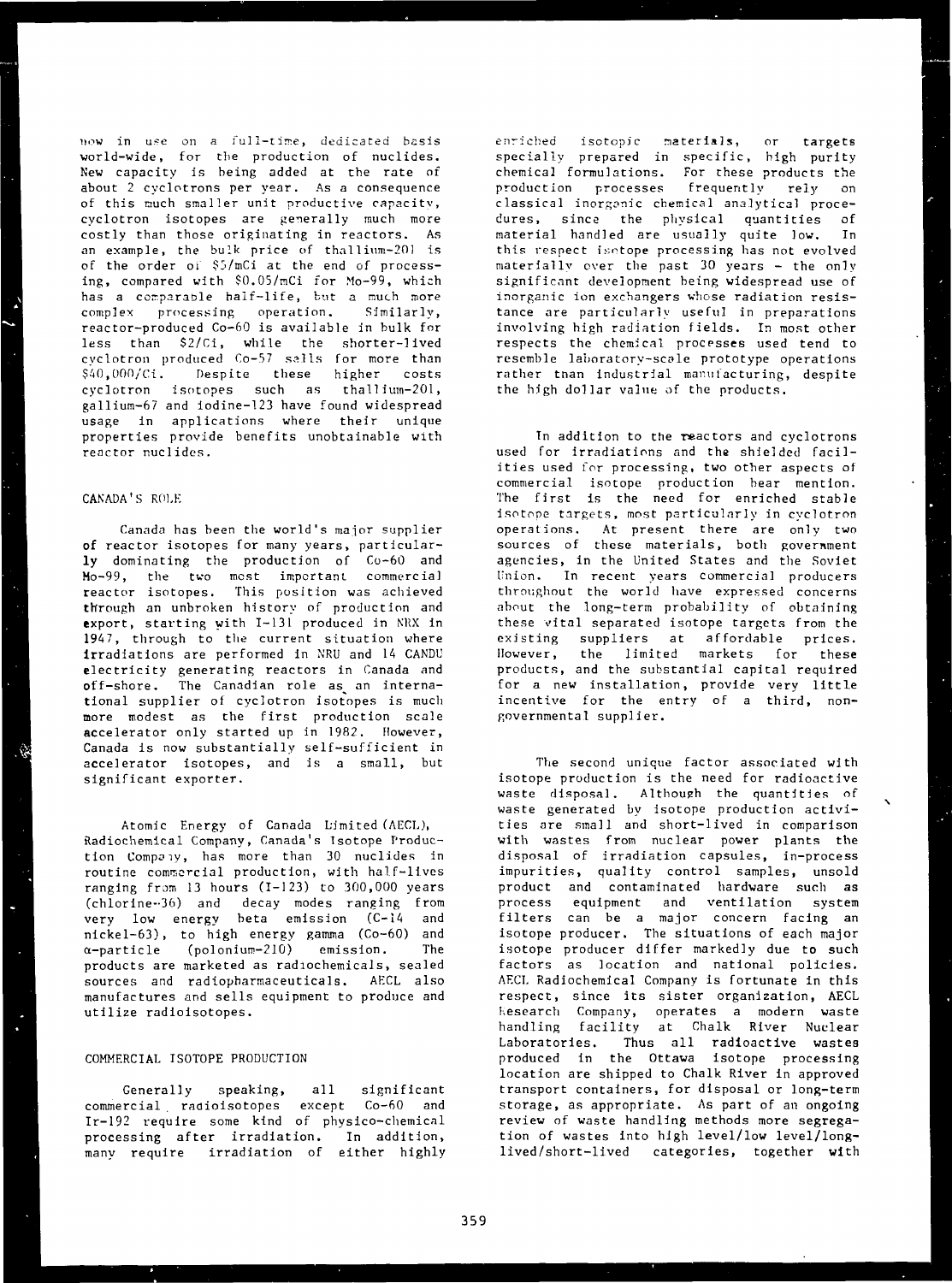decay in process units and compaction after decay, will be used increasingly to minimize the overall cost, and maximize disposal securitv.

SPECIFIC NUCLIDES - PRODUCTION & APPLICATIONS

Table I lists the major commercial radioisotopes and their applications. All but two of these (Am-241 and Cs-137) are currently produced in large scale in Canada, though H-3 is not yet available for sale in commercial quantities. Following are specific comments on production, application and market aspects of the most significant nuclides fnr which Canada is currently a major world source.

# Cobalt-60

In terms of total activity, dollars and market share, this isotope is the most important Canadian product. AECL pioneered the application of high specific activity Co-60 to cancer therapy 35 years ago using isotopes produced in research reactors. Subsequently, the large irradiation volumes available in CANDU reactor adjuster rods have been used to dramatically increase quantities of Co-60 available for both therapy, and such rapidlygrowing industrial radiation processing applications as sterilization of medical disposable products and food preservation. Recent demand for Co-60 has been in the 20-30 MCi per year region, but with new market demands for food preservation and waste treatment production is planned to increase to more than 50 MCi per annum in the 1990 's. At present Canada supplies more than 90% of total world demands and AECL Radiochemical Company has the capacity to supply economically much larger quantities.

AECL produces Co-60 in both pellet and slug form. Pellets offer a high degree of versatility for producing sources with a relatively high output from a small volume. Slugs on the other hand, are well suited to sources which should be relatively large in physical size, such as the "plaque" configuration generally utilized in large scale industrial irradiators. The targets for both products are produced by powder metallurgy from 99.9% cobalt powder, and then welded in a helium atmosphere into zircalloy capsules for reactor irradiation. Irradiation periods are generally  $1-2$  years in a flux of  $1-2 \times 10^{14}$  $n \cdot m$ <sup>-2s-1</sup>.

Post-irradiation processing consists of Tungsten Inert Gas (TIG) welding the Co-60 slugs or pellets into stainless steel capsules according to customer size and curie content requirements. During processing, weld samples are removed and sectioned for examination of depth of weld penetration and to ensure freedom fron defects. The welds on each irradiator source capsule are checked using a liquid dye-penetrant test capable of detecting surface flaws. All sources are wipe-tested to verify that they are free from contamination, and then measured.

Records are maintained of source serial number and measured content for the life of the source. The high level quality assurance program associated with Co-60 production ensures the integrity of the product. Co-60 sources used in AECL manufactured irradiation devices are guaranteed for 15 years, or nearly three half-lives, and to date, we have never had to replace a leaking source.

The plant and equipment required to process commercial quantities of industrial products with Co-60 gamma radiation is also designed, manufactured and installed by AECL. The plants are custom designed to meet each customers' needs, optimizing plant efficiency based on product density, dosage and throughput requirements.

Safety of operating personnel is a key factor in design, and in all plants redundant control systems are mandatory. To date, AECL has designed and built approximately 60% of all the industrial irradiation plants that have been constructed throughout the world, and there has never been a serious radiation accident in any AECL plant.

## Molybdenum-99

Mo-99 is the most important isotope used for in-vivo medical diagnosis, although the patient is never actually treated with the nuclide itself. Mo-99, with a 66 hours halflife decays to Tc-99m, and this 6 hours halflife daughter possesses the most desirable collection of properties for nuclear medicine of any currently known isotope. It emits a single gamma photon with an energy ideal for current imaging instruments, can be combined in a variety of chemical compounds, each useful for visualizing different body organs or systems, and the short half-life minimizes patient radiation dose. Tc-99m for injection is separated chromatographically from Mo-99 by an ion-exchange process which provides the product in a sterile, apyrogenic, carrier free form in physiological saline solution. These technetium generators arc dispatched to hospitals on a weekly basis, thus ensuring a low-cost, reliable supply of Tc-99m.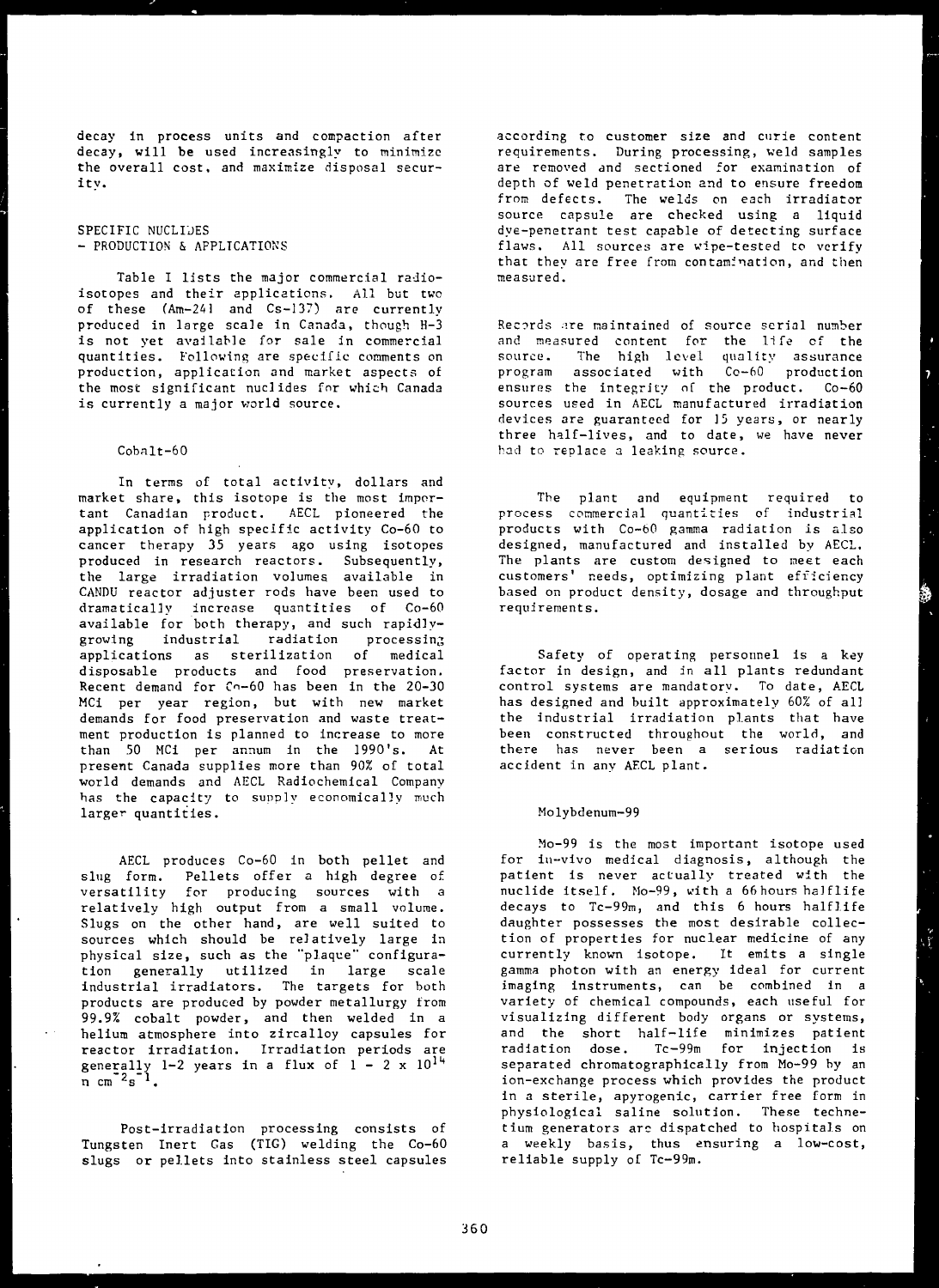Until the early  $1970$ 's technetium generators were loaded with low specific activity  $Mo-99$  produced by the  $(n, \gamma)$  reaction on enriched Mo-98. Rapidly-increasing hospital demand for Tc-99m in ever-increasing purity led to the introduction of fission product Mo-99 in 1972. AECL was one of the first manufacturers of this product and currently supplies about hOf' of world requirements. To meet this volume 120-150 g of highly enriched U-235, in the form of a U-Al alloy, are irradiated in a neutron fluence of  $\sim 2 \times 10^{20}$  ncm<sup>-2</sup> each week.

Following a multi-stage separation process and rigorous quality control measurements, approximately 5,000 Ci Mo-99 are available for sale at the end of each production run, some 48 hours from reactor removal. At the present time, either three or four targets are processed each week depending upon such factors as rustomer demand, reactor shutdowns, actual fluxes and process yields. Although nuclear medicine usage of Tc-99m continues to increase steadily, the development of central pharmacies in the United States and elsewhere have resulted in significant improvements in Mo-99 usage efficiencies. Thus total world-wide Mo-99 demand increases are less than 5% per year at present, though there is a steady trend towards production of larger Tc-99m generators. No molybdenum carrier is added during the AECL production process, and specific activity measurements have confirmed that virtually no molybdenum is inadvertently added to the product from the stainless steel process equipment. Thus AECL's Mo-99 is particularly suited for use in large Tc-99m generators. Since the final product solution contains less than 10 parts per billion radioactive impurities a decontamination factor of more than 10<sup>7</sup> is obtained on a routine basis with relatively high chemical yield.

RCC's typical product form is sodium molybdate in  $0.2 + 0.05$  N NaOH. Total batch activity is measured in-cell, and all other quality control is carried out on small samples. Activity concentration is determined by gamma spectroscopy, normality by potentiometric titration, and specific activity by polarography, the latter two procedures being carried out on decayed archive samples. Following chemical separations, radionuclidic purity is determined by gamma spectrometry (1-131, Ru-102, Te-132, Zr/Nb-95 and other gamma emitters) and liquid scintillation counting (Sr-89/Sr-90). Gross alpha contamination is determined by surface barrier detector. With the exception of the two archive analyses, all other Q.C. data is available shortly after completion of batch processing.

### Iodine-125

The first significant commercial application of this nuclide was its use as a label for radioimnunoassay and thyroid hormone measurements in the early 1970's. These continue to be large consumers of T-125 to this day, but have been overtaken by its use in radiation sources for bone densitometry measurement, implantable therapy applications and X-ray fluorescence excitation. Current world demand for 1-125 is 40-50 Ci/week, growing at 5-10% per yenr. 1—125 is produced by neutron irradiation of xenon gas utilizing the reaction  $Xe-124$  (n,  $YYe-125 \rightarrow I-125$ . Two major challenges arise in the production of this isotope. The reaction  $I-125$  (n,  $\gamma$ ) I-126 has a high cross-section, so continued irradiation to produce a reasonable yield of 1-125 results in a product highly contaminated with 13-day 1-126, an isotope which severely restricts I-125's use in source applications, and also impacts on its usage in the clinical laboratory. The usual practice is to decay the 1-126 out of the product, down to less than 2% relative to 1-125, though this is still a barely acceptable source fabrication level. AECL has developed a process which routinely produces an 1-126 content in 1-125 of less than 0.05%, without post-irradiation decay.

A second challenge relates to the need to irradiate large quantities of Xe-124 to produce the volume of 1-125 required weekly. Until recently, AECL was able to use natural xenon gas in the large irradiation volumes available in the KRU reactor to produce the required quantities of 1-125. However, as demand for this nuclide has grown, it has become necessary to irradiate costly enriched Xe-124 with the need for efficient target recovery during processing. With this system, and a dry distillation purification process, AECL's current production capability is in excess of 50 Ci/week. It is anticipated that the steadily increasing usage of 1-125 sources, particularly in osteoporosis-related diagnosis, will require this level of production in the next 2-3 years.

## Carbon-14

This isotope's utility in labelling organic compounds for chemical, biochemical and pharmacological research was recognized over 30 years ago, and its usage has continued to increase steadily. Consumption of C-14 labelled compounds is readily correlated with levels of support of biological research in developed countries. Recent emphasis on biotechnology has led to 15-20% annual increase in demand over the past two years, compared with 3-5% per year over the previous 10 years.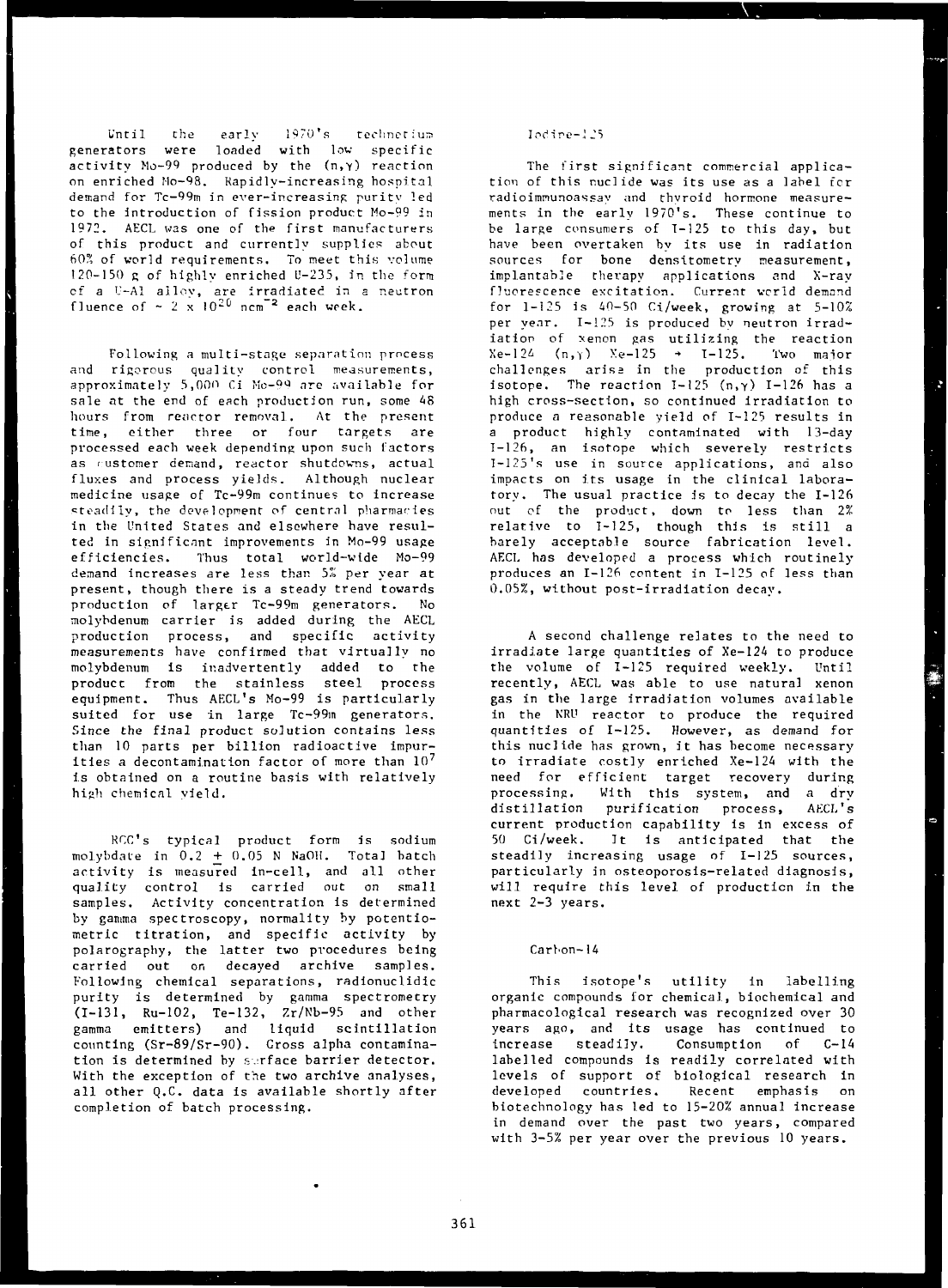Current world deward is estimated at between 600 and 700 Ci/year, and AEC1. supplies approximately 65% of this. The production route for C-14 is am (n,p) reaction on nitrogen, and the primarv problems associated with this relate firstly to the need to irradiate large target volumes in high fluxes for 3-5 years, and secondly the care needed to avoid contamination of . the system with ubiquitous, naturally-occurring C-12, either during target preparation or post-irradiation processing.

AECL irradiates its targets in 3 metre-1-ngth NRU reactor rods each containing 15 kg A1N target. Some experimental work has also shown that C-14 could be produced in CANDU reactor adjuster rods, in a similar fashion to  $C_0 - 60.$ 

The target production process routinely produces material containing less than 100 ppm carbon, and in combination with long irradiation and processing in a carbon-free environment, this allows production of C-14 .p to or better than 60 mCi/mM or 97 atom %. Since product grading and pricing are very dependent on specific activity the routine determination of specific activity by calculation from activity concentration is intermittently confirmed by mass spectrometry.

At present AECL produces only bulk C-14 as BaCO<sub>3</sub> or CaCO<sub>3</sub>, and supplies this raw material to nearly all the world's major manufacturers of C-14 labelled compounds. Other applications of C-14 are quite insignificant in comparison with organic compound labelling, though increased use of the technique of interwell reservoir tracing for tertiary oil recovery may result in increased consumption of this Isotop«.

### lridiuH-192

Radioisotope radiography represented one of the earliest medical and industrial applications of radiation. Today, most of the Industrial non-destructive testing usage of radioisotopes involves lr-192 radiography. Source holders, which double as radiography cameras, have been developed to the point where they are relatively lightweight but provide adequate shielding, and allow rapid, serial radiographic exposures to be made In the field without the need for high voltage X-ray equipment, or indeed any electrical power at all. Despite these operational advantages world Ir-192 demand is flat at around 1.5 MCI/year. Canada has typically supplied between 10% and 20% of this market in recent years.

A tupical radiographic source/camera contains over 100 Ci lr-192, and provides a radiation field of 55 K/hr at 1 m with a focal spot length of 3mm. The source generally consists of a stack of Ir-192 foils 0.25 mm thick and 2.7 mm in diameter. Although there is some difficulty in handling these foils in a hot cell with substantial air flow, the maiov production concerns with Tr-192 revolve around several complicated irradiation questions. Natural iridium has a very high thermal neutron capture cross-section (900 b) which not only requires the use of very thin target material to reduce self-shielding but also dictates that the target foils be dispersed in a way to minimize shadowing. In addition, Ir-192 itself has an even higher cross-section (1100 b) for the (n,Y) reaction to produce Ir-193, so the optimum irradiation time depends upon flux and reactor operating history. With the fluxes available to AECL in NRU the average specific activity of the foils produced in a typical production run is 16 Ci/foil  $({\sim 500 \text{ CI/g}})$ . One batch of target is discharged from the reactor every 2 weeks. This material is either sold to other source manufacturers or used for source fabrication at AECL.

Because of attenuation of the relatively low energy emission (~ 330 KeV) within a stack of high density iridium metal, up to 12 foils may he needed to produce e source with a 100 Ci measured output. These sources are generally constructed with an inner, noi-welded container, and an outer welded capsule. RCC has recently started welding the ini.er containment on capsules used in a pneumatic mode in recognition of the greater stresses applied to these sources. All source capsules are leak-tested, and dummy welds from each production run are sectioned. Cable-type sources are also pulltested after crimping of the pig-tail connector.

### Thallium-201

This radioisotope was introduced for myocardial imaging, as a potassium analogue, in the mid-1970's and very rapidly became the most widely used cyclotron-produced nuclide. In fact, the production of Tl-201 has been the prime justification for the Installation of perhaps half of the cyclotrons currently in commercial production. The rapid acceptance of this isotope, which is produced by irradiation of a highly enriched Tl-203 target with 25-30 MeV protons, led to strong demand for Tl-203, resulting in rapid depletion of available target stocks, and raising concerns about the commercial responsiveness of governmentcontrolled stable isotope production facilities. These fears have proved groundless as subsequent Tl-203 demand has fallen to a level more appropriate to steady-state production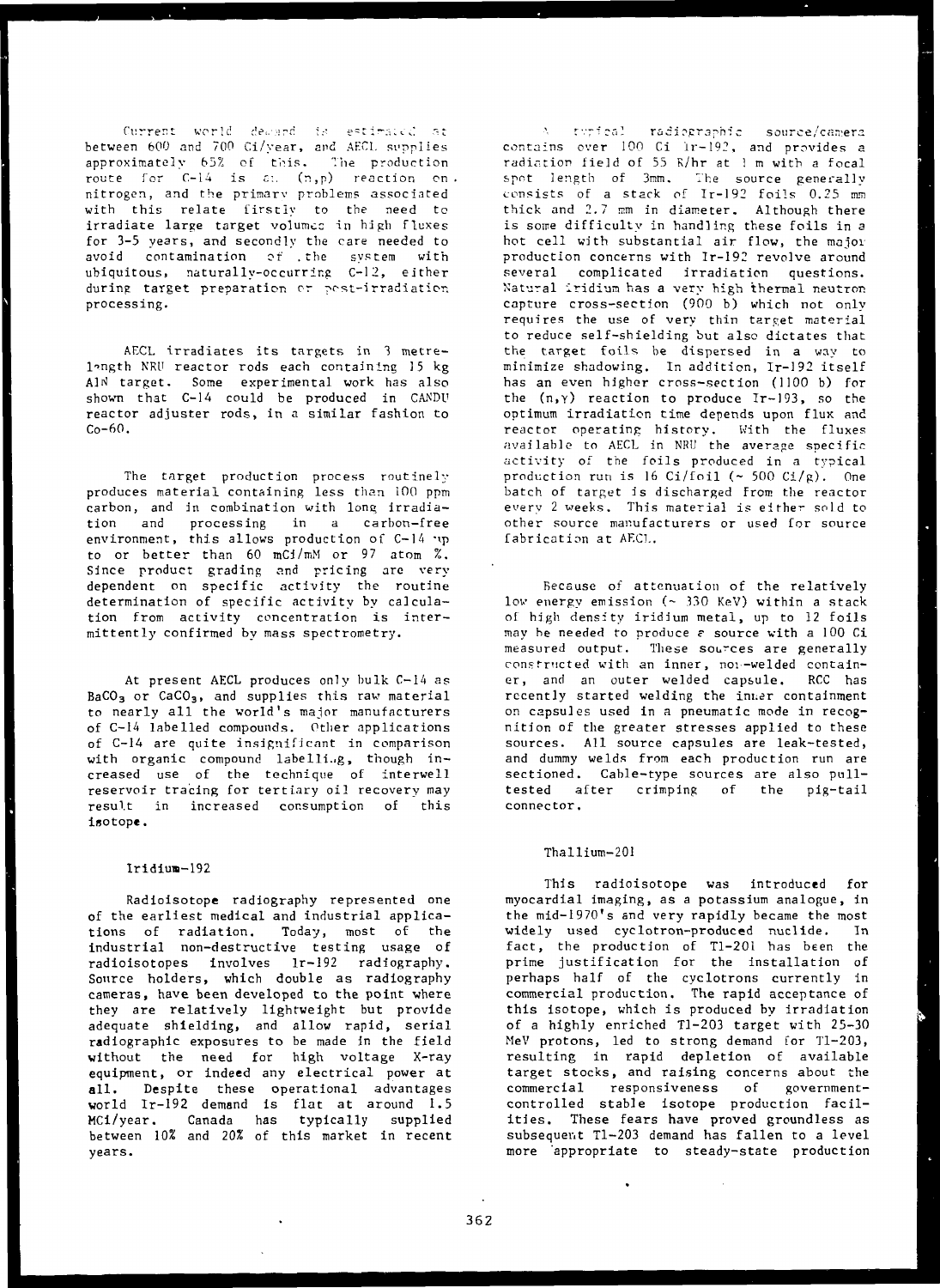operations. The production of Tl-201 is a two--stage process requiring an initial separation of Pb-201 from the irradiated target followed by a Tl/Pb separation to produce the final product. In order to maximize yield of product with optimum shelf-life the control of incident beam energy, target thickness, and time parameters associated with both irradiation and chemical processing is critical. A production yield of 1.5 mCi/uA hr (as at the completion of second stage processing) is obtained bv AECL.

World Tl-201 demand is increasing modestly from the current level of 700 Ci/week, but because of the inherent cost of the product, this nuclide is at risk for partial or complete displacement by the introduction of a competing Tc-99n-based nyocardial agent.

## Iodine-123

 $\mathbf{a}$ 

 $\frac{4}{3}$ 

This short half-life (13 hr) nuclide has been recognized for many years as the agent of choice for many nuclear medicine procedures, limited only by reliable availability at acceptable cost and purity. Most material available until recently was produced by a (p,2n) reaction on Te-124. The clinical utility of this product is severely limited by relatively high 1-124 contamination, resulting in both image degradation and excessive patient radiation dose. A much cleaner 1-123 produced by the (p,5n) reaction on 1-127 has been available for several years, but this method requires a costly 70-MeV proton accelerator. The relative scarcity of these devices has limited availability of this higher purity  $T_{\pi}$ 123. For these reasons world-wide  $T_{\pi}$ 123 usage has been quite modest, and this isotope has not developed to its true clinical potential.

At TRIUMF in Vancouver, Canada, AECL possesses a negative ion cyclotron capable of delivering a 200 uA 42-MeV external beam. This high intensity external beam has allowed AEC1. to develop a unique procedure for production of vary high purity 1-123 on a low energy cyclotron. Using a highly enriched Xe-124 target a patented process producing 8 mCi 1-123 (at the end of processing) per uAh irradiation has been in routine production 5 days per week for over a year. Beam currents up to 100 uA have been used, and the final product is of substantially better radionuclidic purity than even the (p,5n) 1-123. Batches of up to 12 Ci of 1-123 have been produced by this process.

AECL believes this process which currently makes high purity  $I-123$  available throughout North America, will lead to rapid development

of 1-123 labelled radiopharmaceuticals. Eventual demand for this form of 1-123 is expected to require several dedicated cyclotrons strategically located world-wide to make the nuclide available routinely on the most cost-effective basis.

#### **CONCLUSION**

The worldwide demand for radioisotopes has grown steadily over the past 40 years. Radioisotopes provide many social and economic benefits and offer a better quality of life for many people. Present day applications of radioisotopes range from medical diagnosis and therapy to scientific and medical research to agricultural and commercial utilization. Promising radiation processing developments in areas such as food preservation and waste treatment combined with the encouraging clinical potential of many isotopes will increase the worldwide demand for radioisotopes in the 1990's.

More specifically, those areas of isotope usage which are believed to have most growth opportunities are food irradiation (Co-60 and Cs-137), in-vivo diagnosis with isotopically labelled monoclonal antibodies (In-Ill, Tc-99m, 1-123) and in-vivo radiotherapy, using either monoclonal antibodies or other delivery systems, e.g., implants, linked to beta or alpha emitters (Y-90, Re-186/188, 1-131, At-210,  $Pb/B1-212$ ).